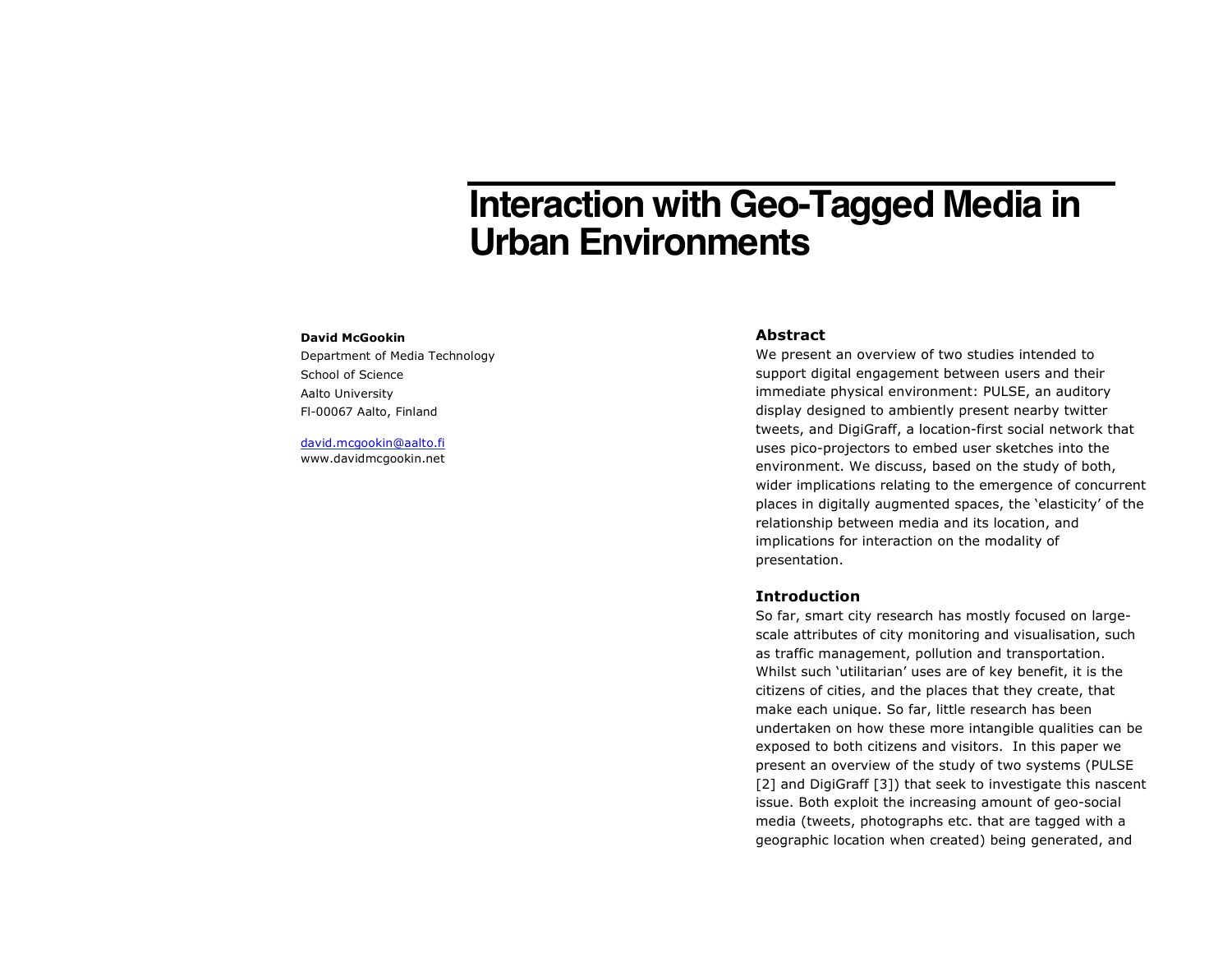were designed to investigate how this media could be used to inform and engage users with their immediate environment. The results of both studies allow us to draw out broader themes relevant to designing and engaging users with digital media in the urban environment, supporting the emergence of research questions to push forward this nascent area.

## **PULSE**

PULSE [2] was designed to allow users to gain a 'vibe' an intrinsic understanding of the people, places and activities around their current location - derived from the Twitter social media service (www.twitter.com). PULSE ran as an `app' on an iPhone, with a passive user interaction: interaction was driven solely by a user's physical movement through their environment. As users moved, PULSE downloaded Twitter messages ('tweets') generated by any user in the current location. Periodically, PULSE would select the closest tweet, synthesise it using a high quality Text-to-Speech engine and insert it in a virtual 3D auditory environment (using OpenAL running on the iPhone). Thus users heard tweets as whispered conversations in passing. Open ear buds were used to allow merging between the virtual and real auditory environment.

#### *Evaluation of PULSE*

PULSE was evaluated over in a 2-week field study in Edinburgh, UK with a group of 5 local residents. Participants were asked to use PULSE as and when they liked. Overall, participants integrated use into other activities, such as walking to the shops or going to work. The use of a largely passive auditory display meant that participants had to make a single, relatively large, decision to start using PULSE (by switching on the app), rather than multiple small decisions to take out the iPhone and visually check it. This allowed PULSE to recede into the background, allowing a natural integration between the virtual and real auditory environments. Based on interviews three key findings between virtual media and the urban environment emerged.

The first was the way that PULSE contextualised the environment users were in, making them aware of other people, activities and social groups within physical spaces they were already familiar with. For example, one participant walked through a large public park on his way to work and found PULSE presented tweets generated by groups of people who had spent the previous day enjoying the summer in the park; finding it interesting how others chose to spend their time. Another, who walked through the city, discussed how PULSE made him aware of visitors' and tourists' current activities. Notably, as the Edinburgh festival was taking place during our study, PULSE allowed him to get an insight into how performers at the festival felt before their shows: "*This guy who said it was two and a half hours till his show started. That was quite interesting. Seeing it from the other side"*. In these cases PULSE helped to colour the environment that users regularly used, causing them to see it from a new perspective, and revealing hidden places in existing familiar spaces. Also highlighted was the discovery of places that participants would not have visited as they were largely used by other social groups. One participant who travelled to work on the bus described how PULSE made him aware of a working man's club on his bus route: "*I'd never have known there was a working man's club in and around that area. It was a nice insight into what other people do with their life"*.

PULSE not only shaped understanding of existing environments, but also supported the discovery of new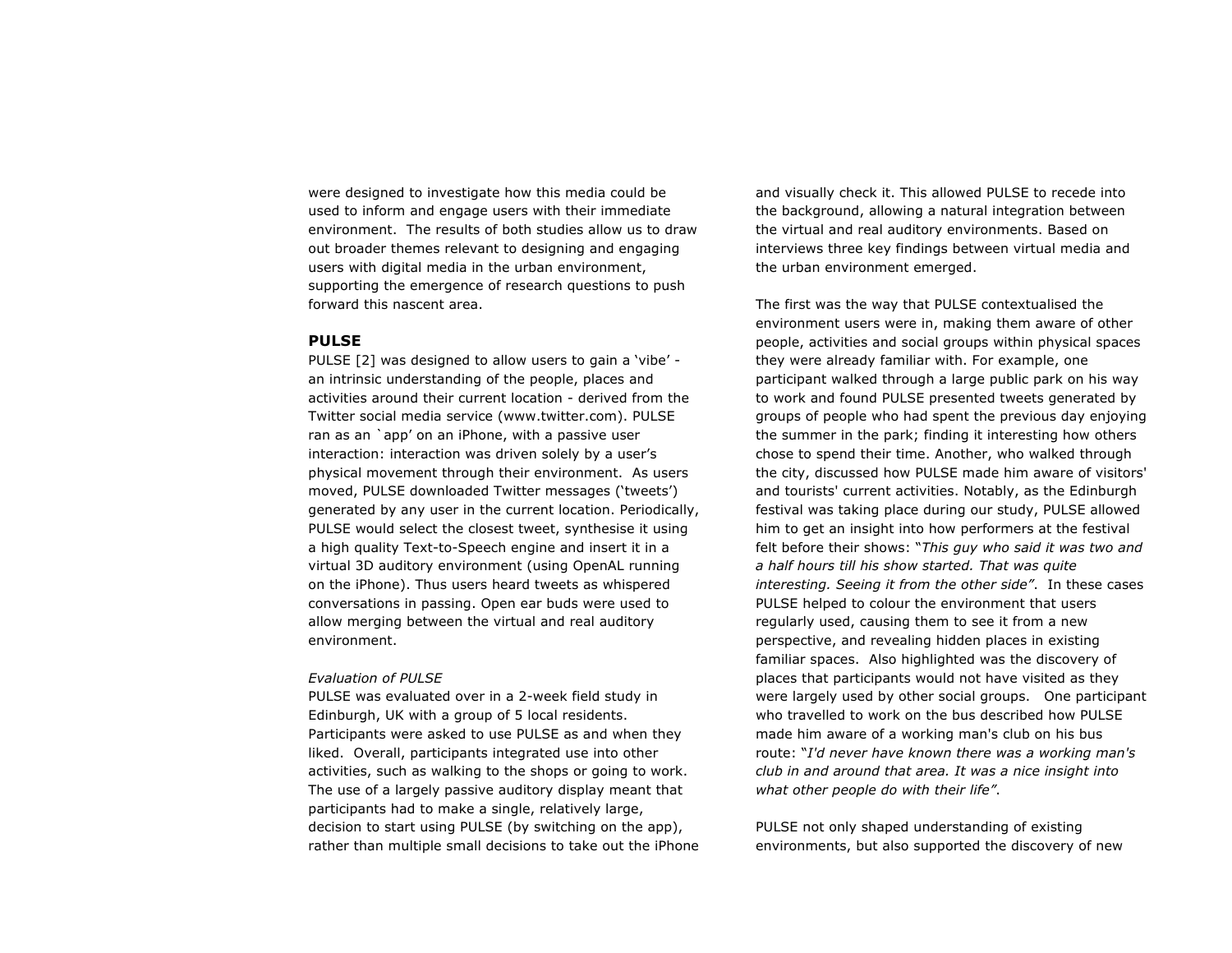

Figure 1: An overview of DigiGraff. Users sketch tags on a touch-screen before attaching them to a location in the world. Tags can then be viewed or modified by any other user. Tags are viewed either by projection (shown) or via the device touchscreen.

places and events in familiar environments. Due to the Edinburgh festival, this was largely through the discovery of shows through tweets posted by audience members, but it also extended to restaurant reviews.

Whilst the first two findings illustrate how the media helped to contextualise the environment, the third showed how the environment helped to contextualise the spoken messages participants heard. As might be expected, participants considered many of the Twitter messages mundane or boring. However, the re-embedding of these messages within the environment of their creation helped to increase their interestingness, or make them in a way more relevant. For example, where the environment, or a location in it, was explicitly named in the tweet, and known to participants, this helped to create a tight coupling between message and environment. However, this extended to other tweets that would be considered uninteresting in other contexts: *"The fact that it was geolocated made it more interesting, even if the content wasn't that interesting. I got one, some guy saying he was making lasagne for his kids. But given that I was just outside my flat, and that could have been somebody.."*.

## *PULSE Discussion*

Although participants were local and familiar with the areas where they used PULSE, their perceptions and understanding of these familiar places was changed and provoked, rather than them being "perceptually hidden" due to familiarity. Rost *et al.* [4] have found similar results with their Columbus system, that allowed users to rediscover Flickr images taken in their current environment. They found that 'unexpected' images were rated as more interesting and preferred. Again, illustrating how re-embedding social media can provide new perspectives on spaces that would be otherwise

considered as well understood and familiar. Our use of a passive auditory display allowed this to occur serendipitously, with participants 'stumbling' upon new insights during their regular activities (such as when commuting to work).

## **DigiGraff**

Just because data is collected in a location does not necessarily make that data relevant to that location (or appropriate to visualise in that location). An issue with social media as used in PULSE concerns the intended and perceived relationship between geographic location (space) and media. The semantic relationship between textual updates on Twitter and their geographic location can vary. For example, the user may just happen to be in a location when posting a message rather than creating a message because of his or her location. Both can be useful, as a 'happens to be' relationship provides understanding of peoples' thoughts in an area (such as identified with PULSE). However, current social networks treat location as a secondary feature. When users create messages the current location of the device used is automatically appended. The relationship and relevance between the message and location is unclear, as users do not need to consciously consider the relevance of their media to the current environment. DigiGraff [3] was an attempt to study how users consider this relationship between media they create and the place where it is created, as well as how viewers of that media interpret this relationship.

DigiGraff (see Figure 1) was a location-first social network, strongly based on the affordances of graffiti. Users generated sketched 'tags' that were anonymous, publicly viewable (by other DigiGraff users), and could be freely altered or defaced. DigiGraff was location-first in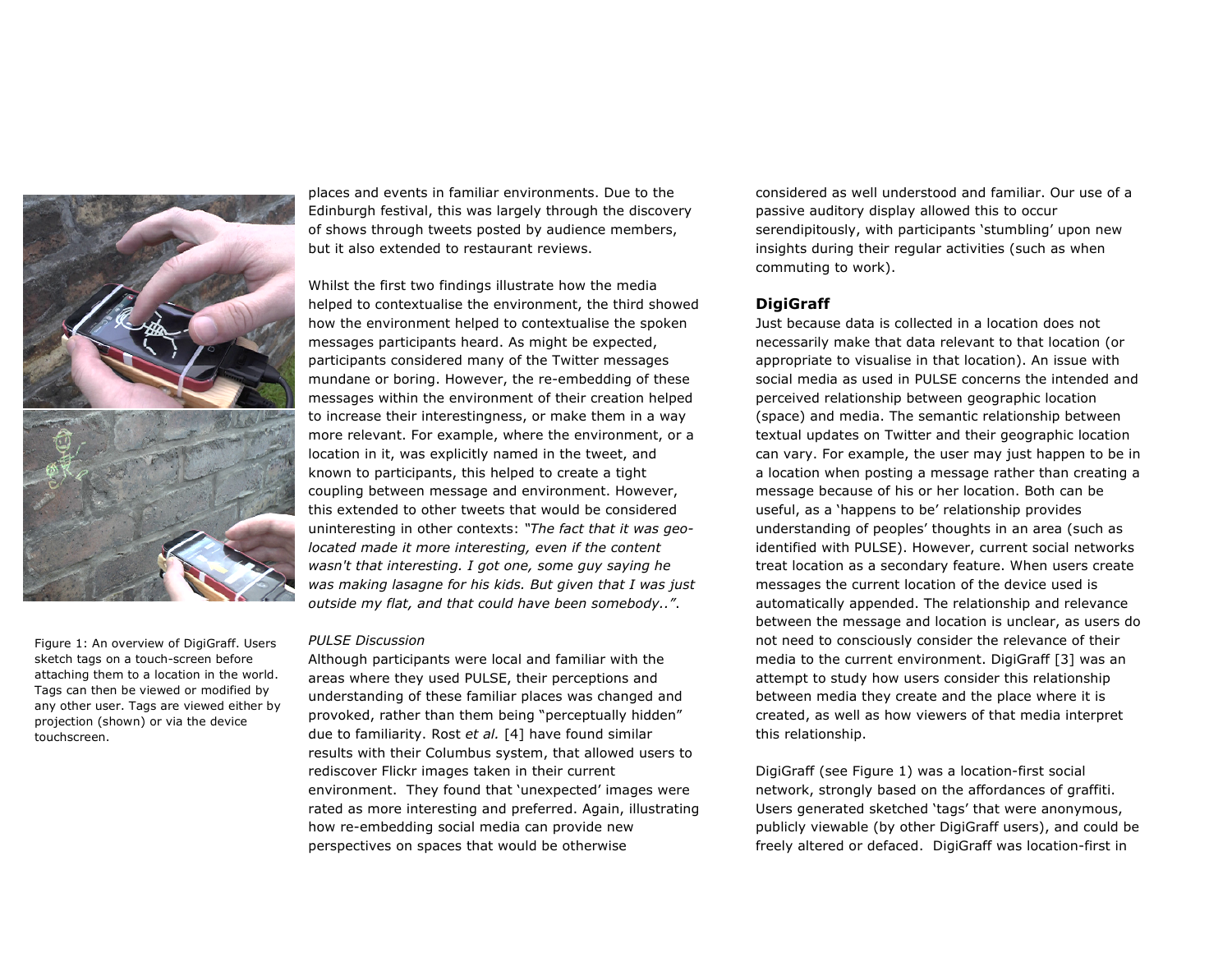that all tags must be explicitly attached to a physical location in the environment when created. Users must be in an environment to create a tag, and the tag can only be viewed or modified when users are at the same location. Thus tags appear attached to the urban environment. Based on experience with PULSE, two different ways of viewing tags, each of which varied the visual integration between environment and media, were employed. In the first, a pico projector was used to project tags into the world (see Figure 1 (bottom)). The projector acted as a flashlight that progressively revealed the tag as it was passed over. The second version simply displayed the tag on the iPhone screen as an image.

#### *DigiGraff Evaluation*

DigiGraff was evaluated by 13 participants in 3 groups over a 2-week field study. Participants within each group knew each other, but did not know participants in other groups. Hence there was a mix of people that knew and did not know each other. Each user spent one week with each version, with interviews at the end of each week.

Analysis revealed a number of diverse use cases that participants developed with DigiGraff. In all of these the interplay between digital media and the environment featured strongly: Hide & Seek games where participants would leave tags for their friends to find later, creating tags that indicated directions or that marked a meeting place for lunch that day, and asking questions of strangers by attaching tags to relevant places in the environment. In all it was the collocation of media and the environment that supported these uses, and in a way media by itself would not. However, most commonly, use related to creating tags that expressed participants' thoughts or feelings, sometimes for friends and sometimes for strangers (such as leaving an historical

record for future generations). In viewing tags the main objective was exploration and discovery of the environment, using DigiGraff as a way to find out about the physical place participants were in. In all cases participants moved dynamically and fluidly between use cases, often within the same interaction session with the app. The interaction between media and space leading to the emergence of concurrent hybrid places.

Although DigiGraff required users to place a tag somewhere in the environment, participants described that about 20% of tags they created did not relate to the environment they were created in. Of those that did, participants either related tags to the environment spatially or semantically. When viewing tags only those that were spatially related to their location had an obvious link for viewers. Semantically related tags, relying on a shared interest between the creator and viewer to understand the relevance of the tag to the environment, were more difficult to interpret. Participants noted that between 20-60% of the tags they viewed related to the environment. Therefore although participants were encouraged to consider the spatial relationship of media, it does not mean that all media will relate to the environment. As with PULSE, the relationship between tags and environment was two-way: tags helped contextualise the environment, and the environment helped tag interpretation. This extended to the expected density of tags in an area. Participants often described how they chose to use DigiGraff in busy areas, as they perceived these to have a greater number of tags to view.

Having two versions of DigiGraff (projection and nonprojection), with participants using a different version each week, also helped to illuminate where the deeper integration we assumed in PULSE was actually useful. As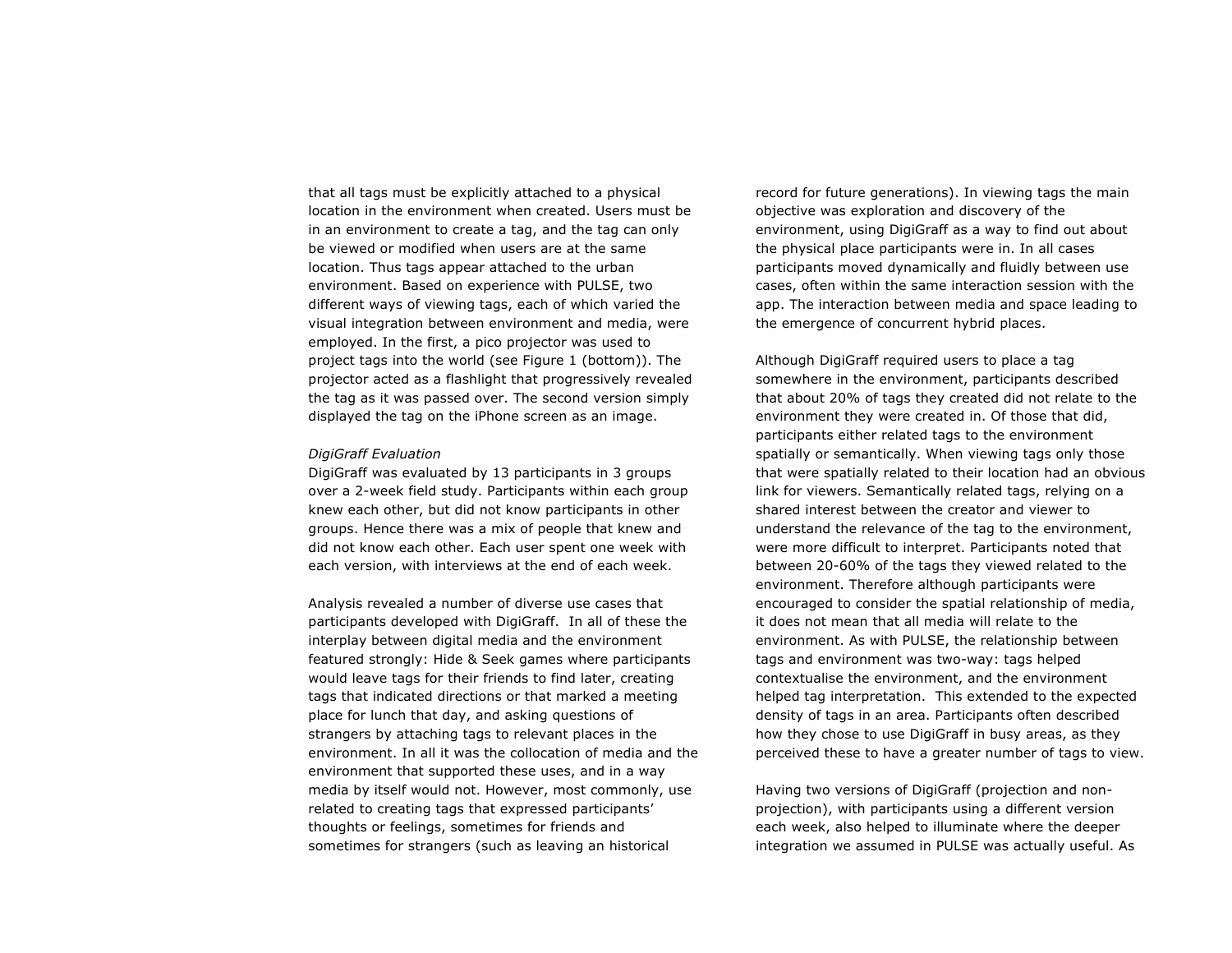



Figure 2: Each of the three systems affords supporting a different tightness or elasticity of relationship between media and its relevance to the environment.

expected when viewing tags, projection created a deeper sense that the drawn tag was part of the environment: *"It's kind of unexpected in a way that there is nothing there and you shine a light on it and suddenly there is"*. This physical act of movement in the environment, with the need to align the phone correctly - to see the tag projected - was also discussed as helping to consider the relationship between the tag and environment. With the non-projector version - viewing the tag via the iPhone screen - it was less clear how the tag should relate to the environment, as the tag could be: *"anywhere around you, it could be behind you, in front of you".* It was the "obviousness" of the tag-environment relationship that determined if participants felt projection would be useful or not. For tags without a relationship, or with an unclear semantic link between the tag and environment, the projector was seen as less useful. In such cases presentation on the screen was seen as better. Overall, both presentation methods were seen as necessary. In creating tags the projector increased the intent of participants to relate a tag to the environment.

#### **Future Research Challenges**

#### *Parallel Places*

The design of PULSE assumed that Twitter messages would complement the existing space a user was in, lending a sense of placefulness [1]. However, what we found was that spaces in the city supported multiple *concurrent* places. To our users, in their everyday lives, many of these places were invisible or unseen. It was PULSE that allowed these to be revealed. We can consider these as parallel places, existing *concurrently* in the same physical space, but unobvious. DigiGraff furthered this, and we can consider the roles that users developed to generate subsets of tags, when combined with a physical space, generated a place. Some of these places may only

be suitable for friends, whilst others may be useful to strangers, tourists or visitors. It remains an open question how best to identify these places from media, and to do so in a way that enhances the serendipitous discovery afforded by PULSE, without restricting the free and rapid movement between roles and uses as we found with DigiGraff. However, there are significant opportunities in increasing the visibility of these parallel places. For example, increasing awareness of societal problems such as homelessness through a PULSE like system; allowing hidden places in familiar environments to be more visible.

These places were also user driven, supported by the flexible interaction with DigiGraff. This is in contrast to the enterprise level infrastructure being deployed in current smart cities. How can we make this infrastructure accessible to, and malleable by, end users to support their local needs?

*Elasticity of the Media Environment Relationship* Both PULSE and DigiGraff were locative experiences designed to be used geographically *in-situ*. Each can be seen as supporting a different level of tightness (or elasticity) in the relationship between media and its location: from tightly coupled to non-coupled (see Figure 2). Both studies illustrated that users create media that varies along this continuum. Most notably with DigiGraff, participants created media both tightly linked to physical location and media that was loosely located to that location. In both cases, the looser (more elastic) the link with the geographic location reflects the relevance of the media over a greater geographical area. Having a standard fixed area where a tweet or tag was considered as relevant (and thus viewable) is not always appropriate. Users found it difficult to interpret a tight relationship (e.g. in DigiGraff projection) where no tight relationship